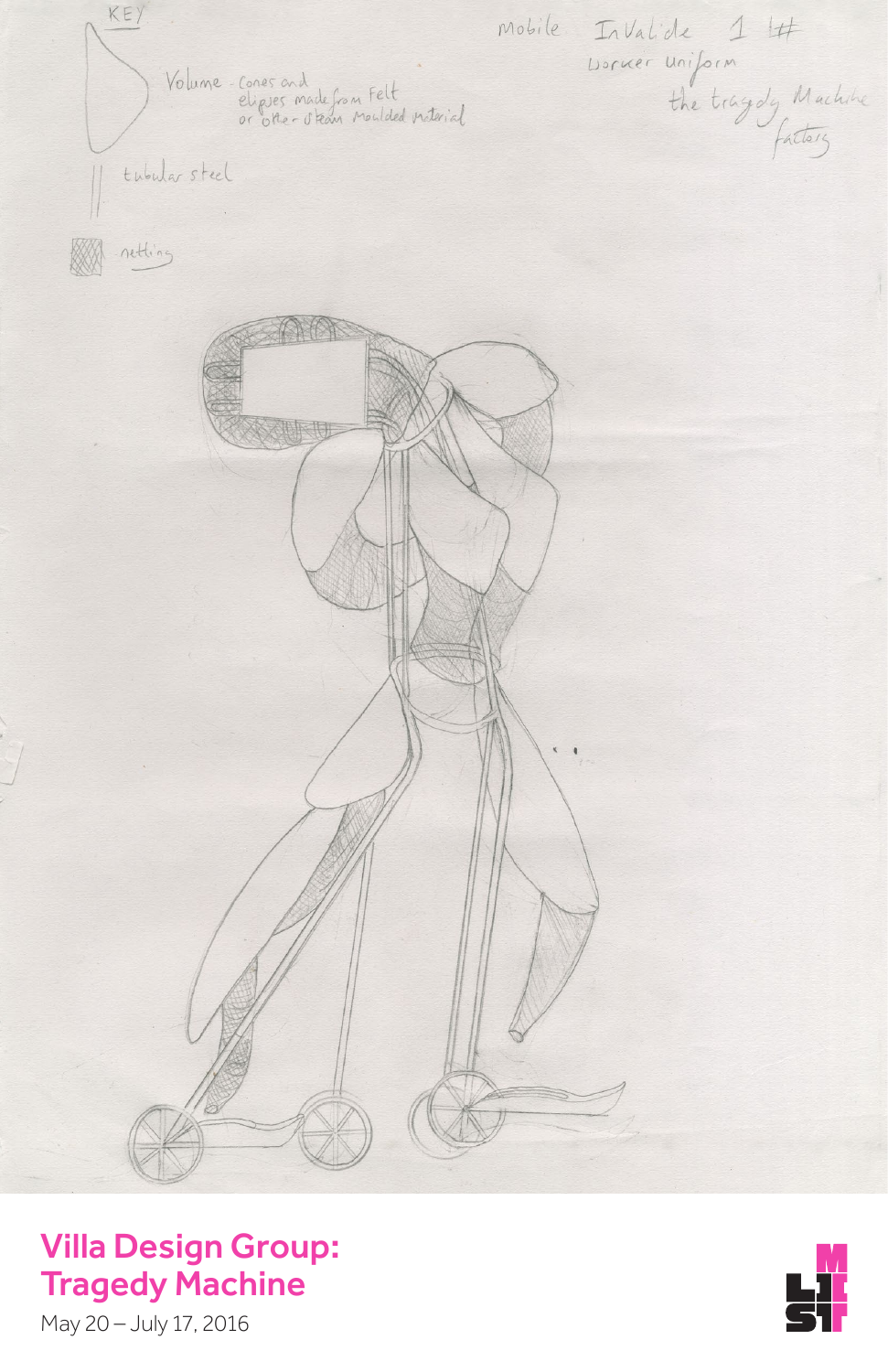# Villa Design Group: Tragedy Machine

Villa Design Group employs writing, performance, sculpture, and film to create a hybrid "theater of design" that supports the group's interest in queer histories, the cultural value of aesthetics, and the radical potential of viewing contemporary society through the lens of historically conservative political regimes. Their work draws inspiration from a variety of literary, fashion, and decorative arts sources, ranging from the early twentieth-century Ballet Russes dance company to the 1980s Italian design and architecture group, Memphis. Villa Design Group seeks to create "queer objects"—objects "coded with narrative possibilities, which…can perhaps smuggle in a kind of radical moment that does not depend on visualization of a radical body."

*Tragedy Machine*, Villa Design Group's new body of work realized for the List Visual Arts Center, comprises sculptures and a four-act theatrical production speculating on the potential of an automated machine or software with the ability to compose tragic and dramatic scripts. The exhibition is centered around three large-scale architectural installations that consider this potential and also reflect the group's interest in theatrical structures and staging. *Miriam Ruth as Architect (Exterior Façade: Deltress Holding)* (2016) is a 25-foot wall with drawings of nineteenth-century actresses. *Theater or Cruelty (Cometh, Cometh, Cometh)* (2016) presents a modular stage that draws inspiration from the Roy and Edna Disney/CalArts Theater (REDCAT) in Los Angeles and the interior of Escape, a recently closed gay bar in London. The hand-painted *Bait and Glitch (Cancancancancancancan Smash)* (2016) functions as the stage's background. It features a scene from Roland Emmerich's 2015 film *Stonewall*, in which a white male protagonist replaces the historical Marsha P. Johnson in throwing the first brick of the eponymous 1969 riots.

Public Reception Thursday, May 19, 6-8 PM

Two hybrid sculptures (or costumes) of tubular metal and millinery felt, *Invalid Suit (The Danish Girl Ascending)* (2016) and *Invalid Suit (The Savage Theory of Grace)* (2016), flank either side of the stage. Screens displaying selections from British actor Eddie Redmayne's films are integrated into these structures, turning them each into a kind of tragedy machine. The installation's capstone is *For All Mediocre Students the Olive Tree Bears the Fruits of Competition* (2016), a chandelier of steel and blown glass which hangs from the ceiling above the stage.

The exhibition also serves as the premiere of *This Is It or Dawn at Bar Bazuhka* (2016), the group's most recent theatrical production, an adaptation of Eugene O'Neill's play *The Iceman Cometh* (1939), transposing the story from New York's Greenwich Village to a gay nightclub on the Greek Island of Skiathos.

### Reference Gallery May 20 - July 17, 2016

#### ABOUT VILLA DESIGN GROUP

Villa Design Group (founded 2011) is Than Hussein Clark, James Connick, and William Joys. Villa Design Group is based in London.

*Villa Design Group: Tragedy Machine* is curated by Alise Upitis, Assistant Curator, Public Art and Exhibitions, MIT List Visual Arts Center.

#### PUBLIC PROGRAMS

#### Performance

Saturday, May 21, 4–8 PM

*This Is It or Dawn at Bar Bazuhka* (2016)

Premiere performance of the group's most recent theatrical production, featuring Laura Schuller, Ruth Connick, Josef Mohadmed, Valerie Mccann, Markus Berhnard, Mohamed Farsi, Catherine Luedtke, and Luis Odrizola. Advanced registration is required for this performance and tickets are limited.

For more information and to register visit: listart.mit.edu/events-programs

#### SUPPORT

Exhibitions at the List Center are made possible with the support of Cynthia & John Reed and Rick & Terry Stone.

General operating support is provided by the Massachusetts Institute of Technology, the Council for the Arts at MIT, the Office of the Associate Provost at MIT, the MIT School of Architecture + Planning, the Massachusetts Cultural Council, and many generous individual donors. The Advisory Committee Members of the List Visual Arts Center are gratefully acknowledged.

#### **SPONSORS**

The List Center is pleased to offer special programming for museum supporters including exclusive access to exhibitions, private tours, and collection visits. For more information, or to join, please visit: listart.mit.edu/support.